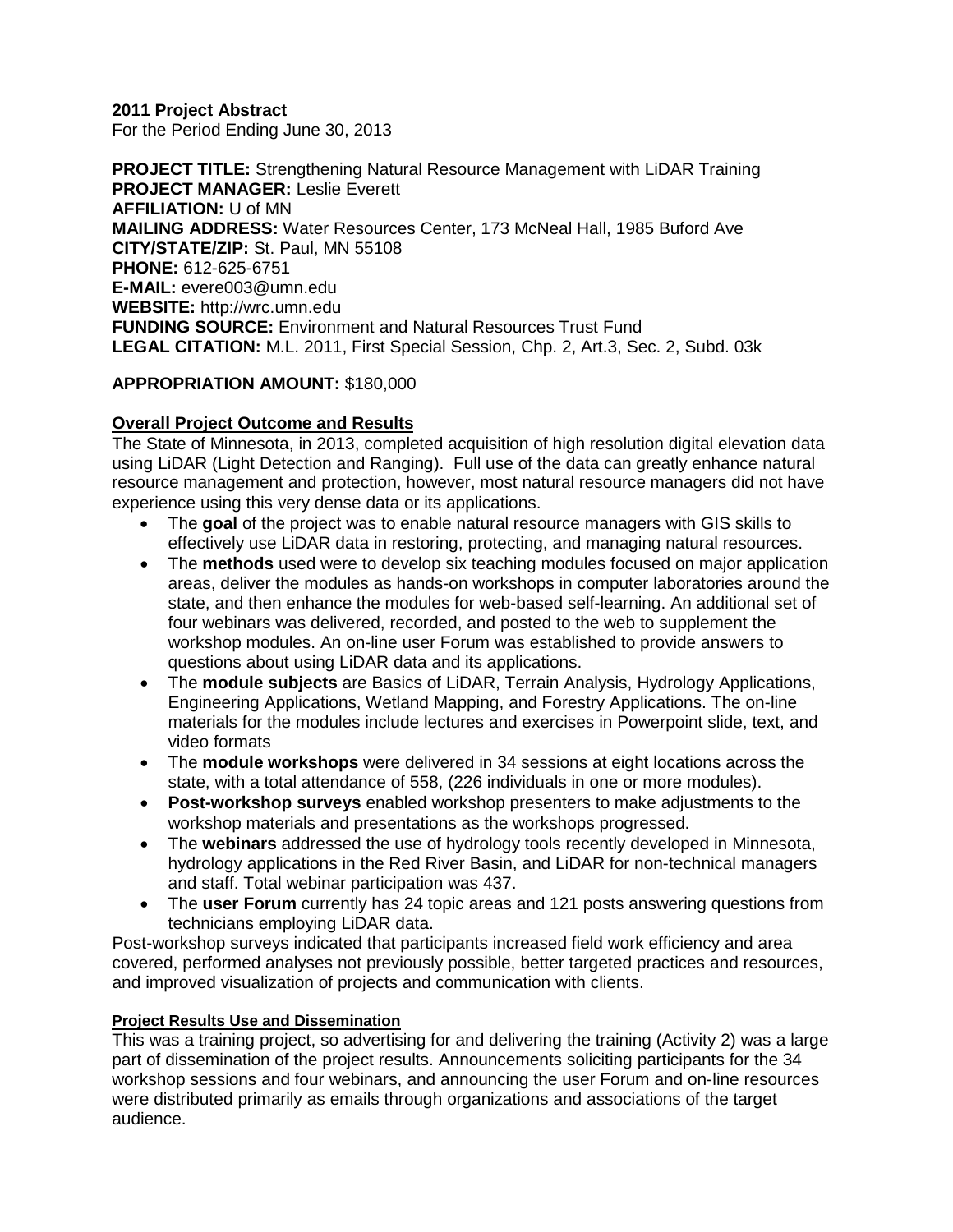Information about the project has been presented at the 2012 Minnesota Water Conference, , the USDA 2012 National Land Grant/Sea Grant Water Conference, the 2011 and 2012 annual conferences of the Minnesota GIS/LIS Consortium, and the 2013 national meetings of the Soil and Water Conservation Society. We expect that use of the on-line project resources will extend well beyond Minnesota since other states have not yet developed LiDAR training programs.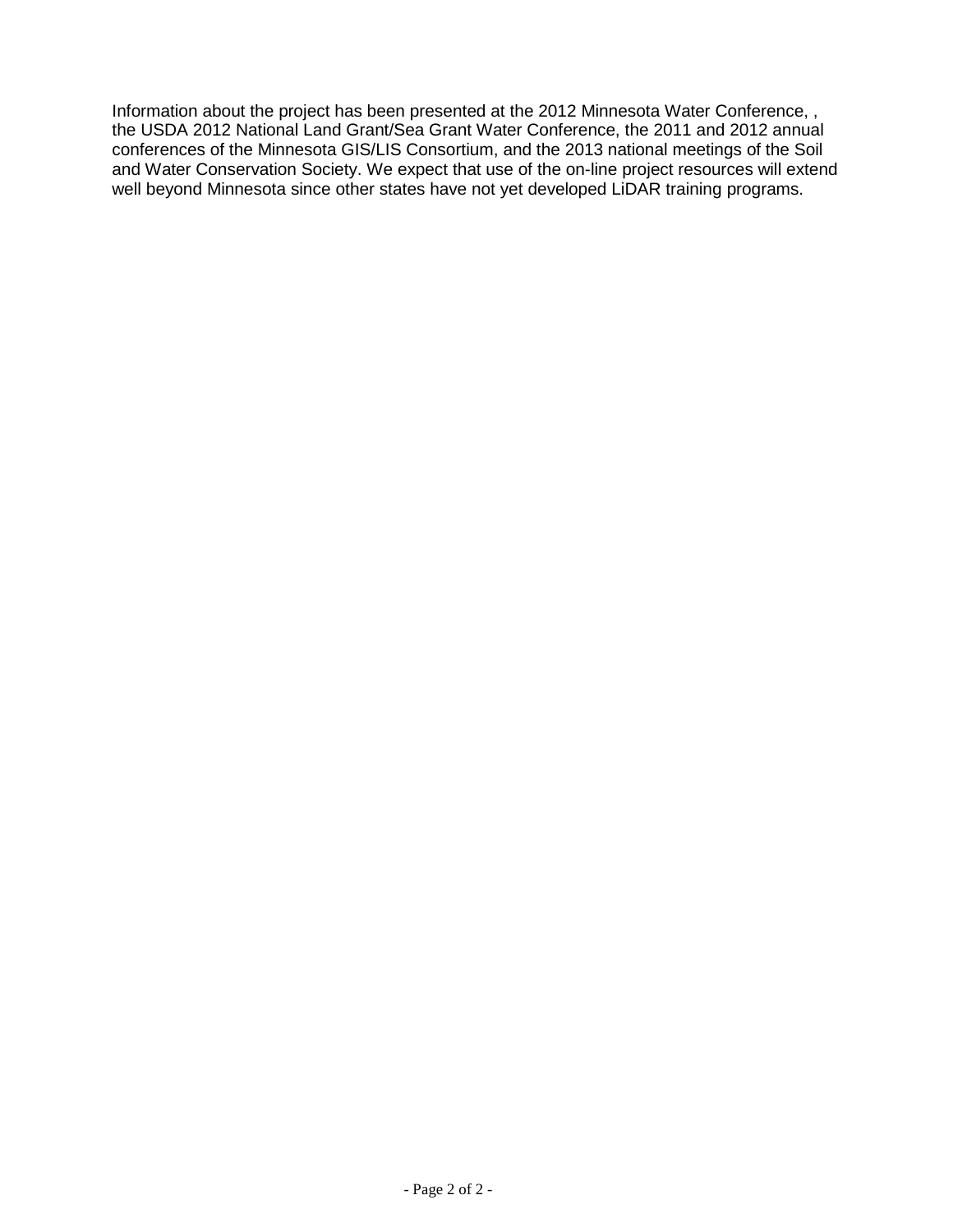

| Date of Status Update:          | 8/05/2013           |
|---------------------------------|---------------------|
| Date of Next Status Update:     | <b>Final Report</b> |
| Date of Work Plan Approval:     | 6/23/2011           |
| <b>Project Completion Date:</b> | 6/30/2014           |

**Is this an amendment request?**  $\gamma$ es\_\_\_\_

## **Project Title: Strengthening Natural Resource Management with LiDAR Training**

**Project Manager:** Leslie Everett **Affiliation:** U of MN

**Address:** Water Resources Center, 173 McNeal Hall, 1985 Buford Ave

**City:** St Paul **State:** MN **Zipcode:** 55108

**Telephone Number:** (612) 625-6751

**Email Address:** evere003@umn.edu

**Web Address:** http://wrc.umn.edu

## **Location:**

**Counties Impacted:** Statewide

**Ecological Section Impacted:** Lake Agassiz Aspen Parklands (223N), Minnesota and Northeast Iowa Morainal (222M), North Central Glaciated Plains (251B), Northern Minnesota and Ontario Peatlands (212M), Northern Minnesota Drift and lake Plains (212N), Northern Superior Uplands (212L), Paleozoic Plateau (222L), Red River Valley (251A), Southern Superior Uplands (212J), Western Superior Uplands (212K)

| <b>Total ENRTF Project Budget:</b> | <b>ENRTF Appropriation \$:</b> | 180,000 |
|------------------------------------|--------------------------------|---------|
|                                    | <b>Amount Spent \$:</b>        | 180,000 |
|                                    | <b>Balance \$:</b>             |         |

**Legal Citation:** M.L. 2011, First Special Session, Chp. 2, Art.3, Sec. 2, Subd. 03k

## **Appropriation Language:**

\$90,000 the first year and \$90,000 the second year are from the trust fund to the Board of Regents of the University of Minnesota to provide workshops and Web-based training and information on the use of LiDAR elevation data in planning for and managing natural resources.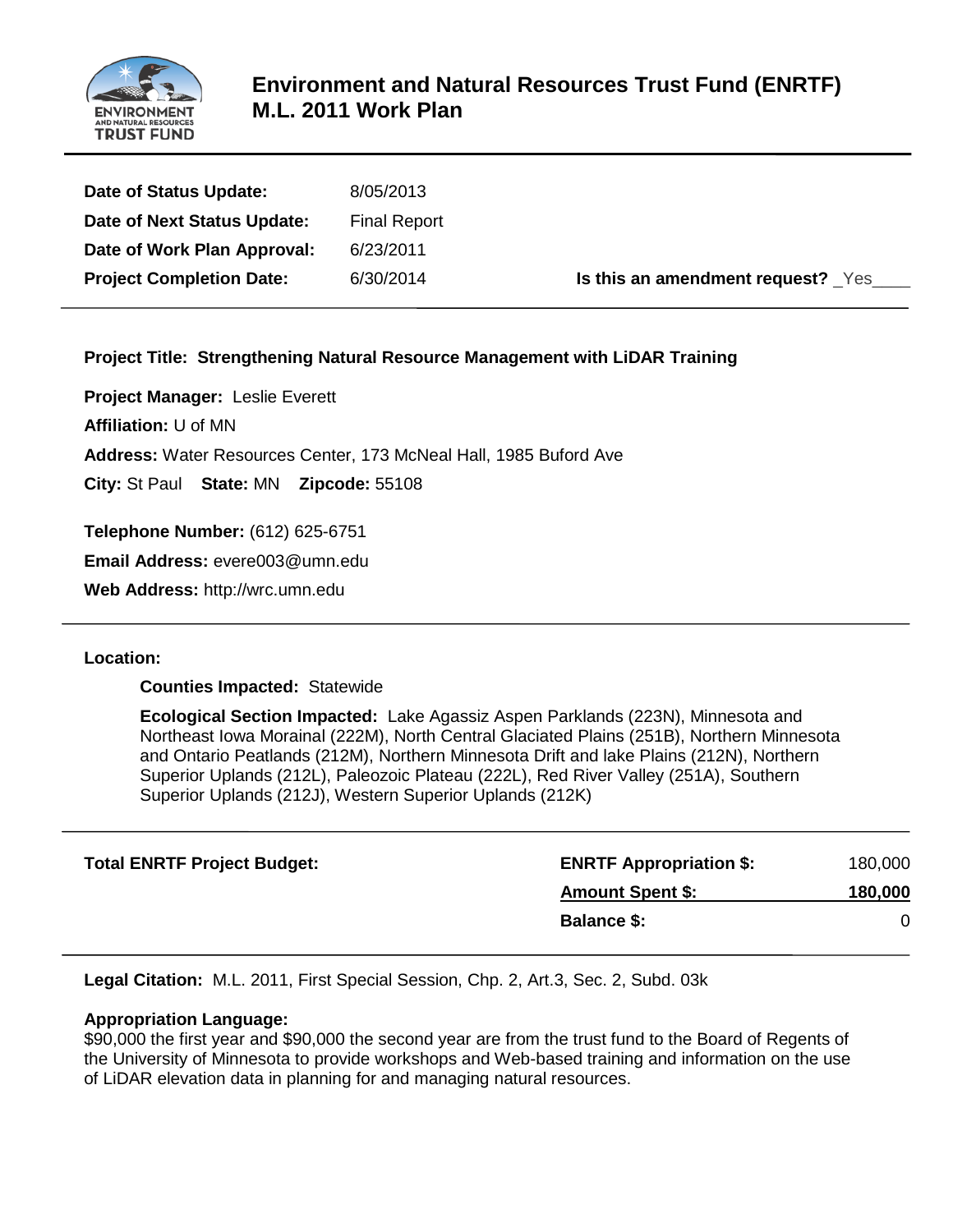**I. PROJECT TITLE:** Strengthening Natural Resource Management with LiDAR Training

**II. PROJECT SUMMARY:** The State of Minnesota is completing acquisition of high resolution digital elevation data using LiDAR (Light Detection and Ranging). The data have many applications in natural resource management and protection. For Minnesota examples see: [http://www.mngeo.state.mn.us/chouse/elevation/uses/lidar\\_uses\\_waterquality.html](http://www.mngeo.state.mn.us/chouse/elevation/uses/lidar_uses_waterquality.html) . Most natural resource managers have not had experience using high resolution digital elevation data. This training project will enable them to effectively employ the data in appropriate applications. Specific training modules will be developed to address: 1. basic LiDAR data management, 2. terrain analysis and soil conservation, 3. natural resource engineering, 4. hydrologic applications, 5. wetland mapping, and 6. forestry and ecological applications. The modules will be delivered in hands-on computer workshops across the state and on the web. The outcome will be natural resource managers who can effectively employ these new data sets in precision conservation and other applications in natural resource evaluation, management, and protection.

**Background/Justification:** High resolution digital elevation data via LiDAR will be available for most of the state by February 2012 and likely for all of the state by February 2013. Precision, efficacy and cost efficiency of natural resource management will be greatly increased by use of these data. Examples include wetland and restorable wetland mapping, siting and installation of soil and water conservation structures, mapping and prediction of soil erosion, hydrologic modeling for water quality and quantity, plant community mapping by terrain characteristics, forest and biomass volume estimates, geologic mapping, and many other applications. Integration of LiDAR data with Minnesota's rich set of other data layers (soil survey, geological atlas, wetlands inventories, biological surveys, etc.) will add precision to their interpretation and use. For example, the current soil survey provides slope classes. LiDAR data allow calculation of precise slope, slope length, and aspect anywhere in the field, enabling prediction of soil erosion and areas of concentrated flow, as well as rapid pre-design of management practices and structures. Other examples include rapid identification of depressional areas in landscapes suitable for wetland restoration or hydrologic storage, and identification of specific micro-terrain where rare species may be located and mapped. However, in order to fully utilize this new tool, natural resource managers require training and information on how to import, process, and employ the very large LiDAR data sets, using the computer software applications currently and potentially available to them. We have surveyed a subset of resource managers to determine their training and information requirements, and designed this project to meet those needs.

## **III. PROJECT STATUS UPDATES:**

## **Project Status as of January 2012:**

Project activities began in August 2011 when notice of funding was given. Workshop modules have been partially completed in preparation for workshop delivery beginning in March 2012 (more details listed under Activity 1 Project Status below). Workshops have been scheduled through May, with more to be added. The workshop information and registration website is operational at: <http://tsp.umn.edu/lidar>

## **Project Status as of** July 2012**:**

Preparation of workshop presentations and computer laboratory exercises was completed in this period, and 22 workshops were delivered across the state. Details are listed in the next section. Training materials were posted, along with module descriptions, workshop schedules, and registration information at<http://tsp.umn.edu/lidar>. We continue to refine training presentations and materials in response to survey responses from participants following each workshop.

# **Project Status as of** January 2013**:**

Twelve training workshops were delivered in the second half of 2012, bringing the total to 34 with 558 total participants (226 unique individuals, since many attended multiple modules). On-line training materials are being supplemented to enhance independent review and study.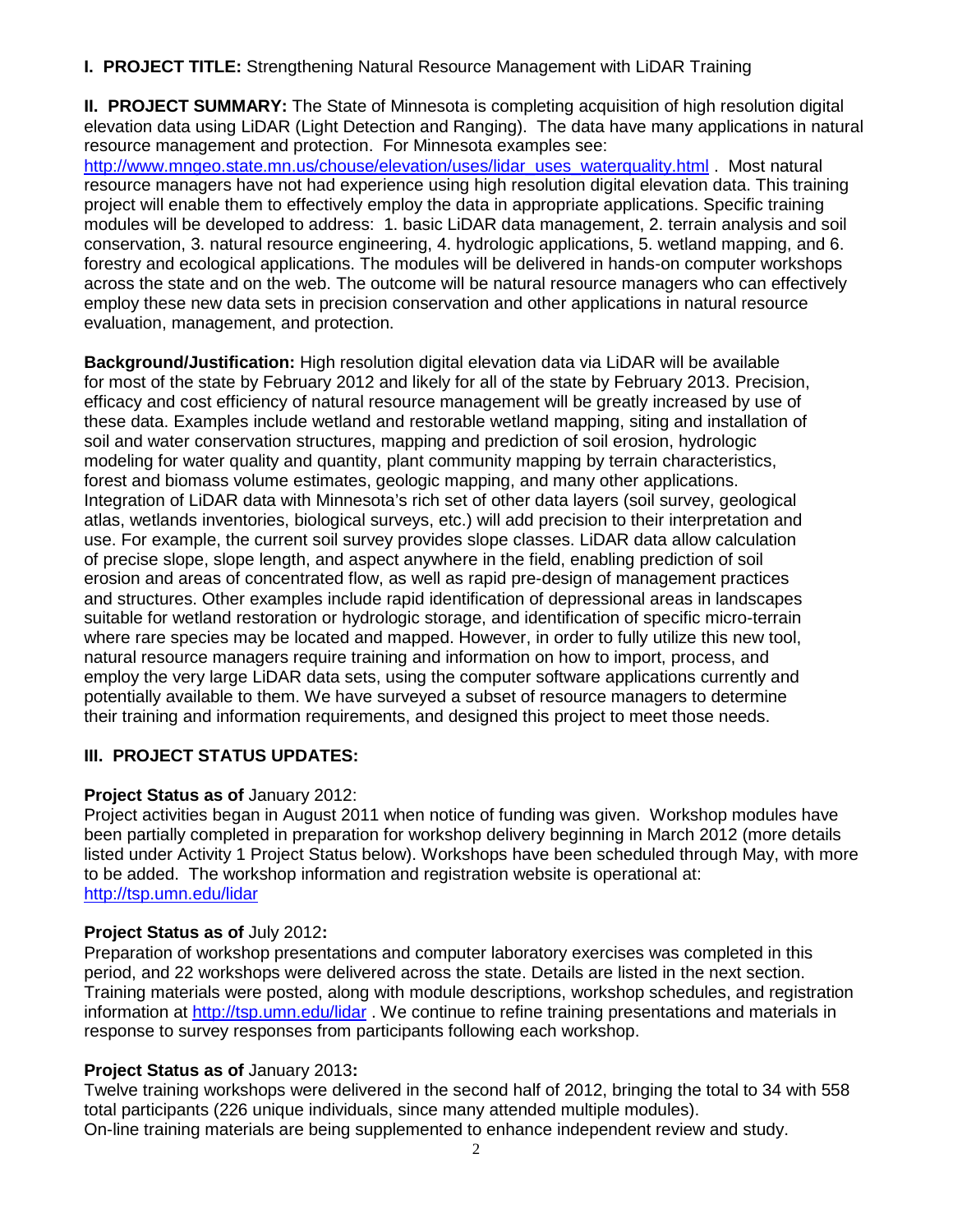In response to workshop participant survey feedback, an on-line user forum was developed where LiDAR user questions and expert answers are being posted. See: http://www.mngeo.state.mn.us/chouse/elevation/lidar.html#education

## **Amendment Request (08/05/2013):**

We are requesting an amendment to re-allocate funding among activities to reflect changes in costs to perform the activities. In particular we are extending the paid time of one professional staff person so that he can produce lecture and exercise videos to the on-line teaching modules to enhance the postproject on-line learner experience. We would like to reduce the funding allocation to the supplies and travel expense categories since we found that we have been able to reduce the workshop handout production costs, do most of the collaborative training preparation electronically, and combine trips to workshops.

# **IV. PROJECT ACTIVITIES AND OUTCOMES:**

## **ACTIVITY 1:** Prepare Training Modules and Website

**Description:** Six training modules will be developed for natural resource managers using GIS and CAD (Computer Aided Design) applications: 1. basic LiDAR data management, 2. terrain analysis and soil conservation, 3. engineering, 4. hydrologic applications, 5. wetland mapping, and 6. forestry and ecological applications. Modules will be tested with target audiences and refined for wider delivery. Components of the training modules as well as reference information will be prepared for and maintained on the Web for open use. The host sites will initially be at the University of Minnesota, with links from MnGeo, MnDNR, BWSR, and NRCS. Interagency coordination will be provided through the State Digital Elevation Committee.

## **Summary Budget Information for Activity 1: ENRTF Budget: \$ 84,814**

**\$ 88,721 Amount Spent: \$ 88,721 Balance: \$ 0**

# **Activity Completion Date:**

| <b>Outcome</b>                                                  | <b>Completion</b> | <b>Budget</b>          |
|-----------------------------------------------------------------|-------------------|------------------------|
|                                                                 | <b>Date</b>       |                        |
| 1. Six training modules ready for delivery in workshops         | January 2012      | $\frac{1}{2}$ \$81,814 |
| 2. Training and reference information for application of LiDAR  | March 2012,       | \$3,000                |
| data in natural resource management available on the Web to all | initial versions  | \$6,907                |
| users                                                           |                   |                        |

## **Activity Status as of** January 2012:

**Basics of LiDAR Module -** Lecture materials for the full-day "Basic LiDAR Training" course are 80% complete with peer review sessions in planning stages. One class exercise of three is complete. Training datasets for each exercise have been selected, downloaded, and are being processed to determine best-use methods for training. Fellow GIS specialists, past training instructors, and other peers are currently being consulted with to ensure final content is appropriate to the target-audience. **Terrain Analysis Module** – Lecture materials for the half-day "Terrain Analysis Training" course are 90% complete with one peer review session planned. Class exercises are written, awaiting a review and addition of recent topics/methods. Estimated completion of exercises is 80%.

**Hydrology Module** – Lecture materials for the half-day "Hydrology Module" course are 80% complete with peer review sessions in planning stages. Exercise development is nearly complete, and lecture materials are being finalized.

**Engineering Module** –Two case studies are under development, where class participant s will bring LIDAR data into Civil 3D to create a design for a sediment basin and channels. The workshop will help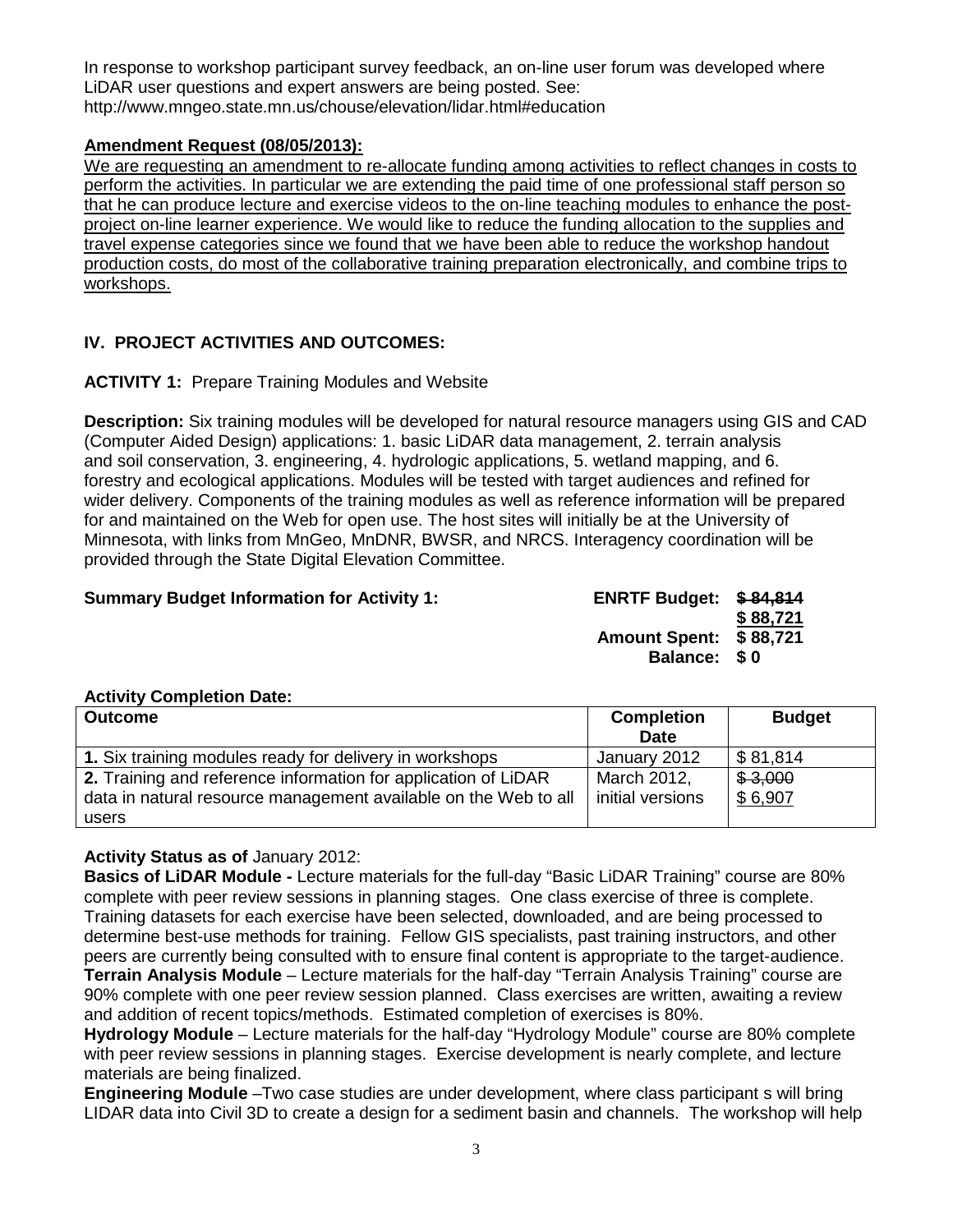the participants evaluate the best/easiest ways to accomplish the data preparation and use, and ask class participants to provide feedback and insight into how they process LIDAR data in their offices. The module is 35% complete.

**Wetland Mapping Module** – The first of three exercises is complete.

**Forestry Module** - Drafts of the first two of five sub-modules have been prepared, and the remaining three sub-modules have been outlined and data collected. The first sub-module is nearing completion, with written instruction, video, and data complete. An overview presentation on LiDAR applications in forestry was developed and presented in a one-hour webinar on January  $17<sup>th</sup>$  and is available on-line. (See more detail under "Dissemination" below.)

**Activity Status as of** July 2012: Six training modules, as described above in the project summary, were completed, including lectures and computer laboratory exercises for students for all modules. An overview presentation on LiDAR applications in forestry was developed and presented in a one-hour webinar on January 17<sup>th</sup> and is available on-line. (See more detail under "Dissemination" below.) The lecture and exercise materials were posted on the project website: http://tsp.umn.edu/lidar

## **Activity Status as of** January 2013**:**

The training materials posted on the web are being augmented to facilitate independent review and study by previous workshop participants and others. They include short videos as well as written materials.

In response to workshop participant survey feedback, an on-line user forum was developed where LiDAR user questions and expert answers are being posted. See:

<http://www.mngeo.state.mn.us/chouse/elevation/lidar.html#education>

In the final six months of the project, we will be enhancing the web-based training materials to make them, as much as possible, independent study and reference modules. By the end of the project they will be transitioned over to the MnGeo LiDAR website for long term maintenance.

#### **Final Report Summary:**

## **ACTIVITY 2:** Deliver hands-on training workshops

**Description:** Each of the six training modules will be delivered through day-long hands-on workshops at computer laboratories selected to best serve the target audience around the state. We will deliver approximately seven basic data management module workshops and an average of five workshops for each of the five application modules, depending on specific audience demand, with an average of 15 participants per workshop. Pre and post-workshop surveys of participants will assist in adjustment of training format and content.

| <b>Summary Budget Information for Activity 2:</b> | <b>ENRTF Budget: \$95,186</b> |          |
|---------------------------------------------------|-------------------------------|----------|
|                                                   |                               | \$91.279 |
|                                                   | <b>Amount Spent: \$74,219</b> |          |
|                                                   | <b>Balance: \$20,967</b>      |          |

#### **Activity Completion Date:**

| Outcome                                                       | <b>Completion</b> | <b>Budget</b> |
|---------------------------------------------------------------|-------------------|---------------|
|                                                               | Date              |               |
| Natural resource managers who have received hands-on training | June 2013         | \$95,186      |
| in use of LiDAR for resource management activities: 480       |                   | \$91,279      |
| participant-training-days.                                    |                   |               |

#### **Activity Status as of** January 2012:

No project activities were planned for this activity for this period.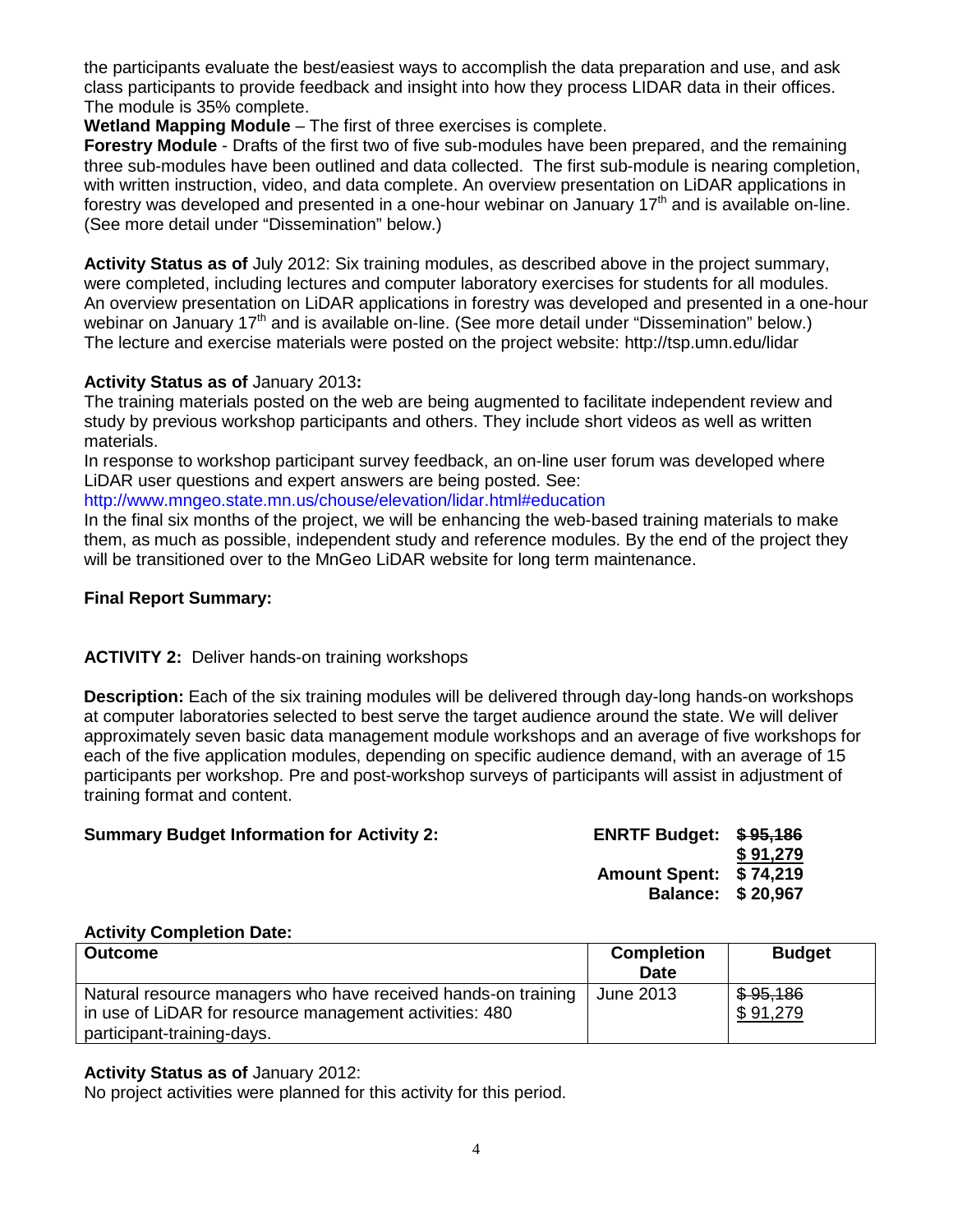#### **Activity Status as of** July 2012:

All six training modules were delivered in workshops at computer laboratories. Locations included Winona, East Grand Forks, Brainerd, Duluth/ Cloquet, St. Paul/Minneapolis. The Basics, Terrain Analysis, and Hydrologic Applications workshops were delivered at all of these locations, while the Wetland Mapping, Forestry, and Engineering workshops were delivered at a subset of the locations. The following table presents the number of sessions and total number of participants for each of the modules as of July 1, 2012. More workshops are scheduled.

| <b>Module</b>           | # Sessions | # Participants |
|-------------------------|------------|----------------|
| <b>Basics</b>           |            | 137            |
| <b>Terrain Analysis</b> | 6          | 102            |
| Hydrology               | 5          | 98             |
| <b>Wetland Mapping</b>  |            | 19             |
| Forestry                |            | 19             |
| Engineering             |            | 15             |
| TOTAL                   | 22         | 391            |

A post-workshop survey was emailed to each participant following each workshop and results were assembled to provide feedback to workshop presenters as they progressed from workshop to workshop. Adjustments were made to the workshop materials and presentations in response to this feedback.

The workshops were advertised multiple times through agencies and other organizations (for example, Minnesota Association of Soil and Water Conservation Districts). Training module descriptions, workshop schedules, and training materials are posted at http://tsp.umn.edu/lidar

#### **Activity Status as of** January 2013**:**

The final 12 regularly scheduled training workshops were delivered in this period, bringing the total to 34 and total attendance to 558 (226 unique individuals because of multiple modules attended by most participants). Additional sites included Mankato, Morris, and St. Cloud. The updated total project session and participant numbers are in the following table.

| <b>Module</b>           | # Sessions | # Participants |
|-------------------------|------------|----------------|
| <b>Basics</b>           | 10         | 186            |
| <b>Terrain Analysis</b> | 9          | 140            |
| Hydrology               | 7          | 135            |
| <b>Wetland Mapping</b>  |            | 55             |
| Forestry                | 2          | 19             |
| Engineering             | 2          | 23             |
| <b>TOTAL</b>            | 34         | 558            |

## **Final Report Summary:**

## **V. DISSEMINATION:**

**Description:** Two deliverables address dissemination as listed in the activity descriptions above:

- 1. Training workshops
- 2. Web posting of training modules (URL to be assigned when modules are posted.)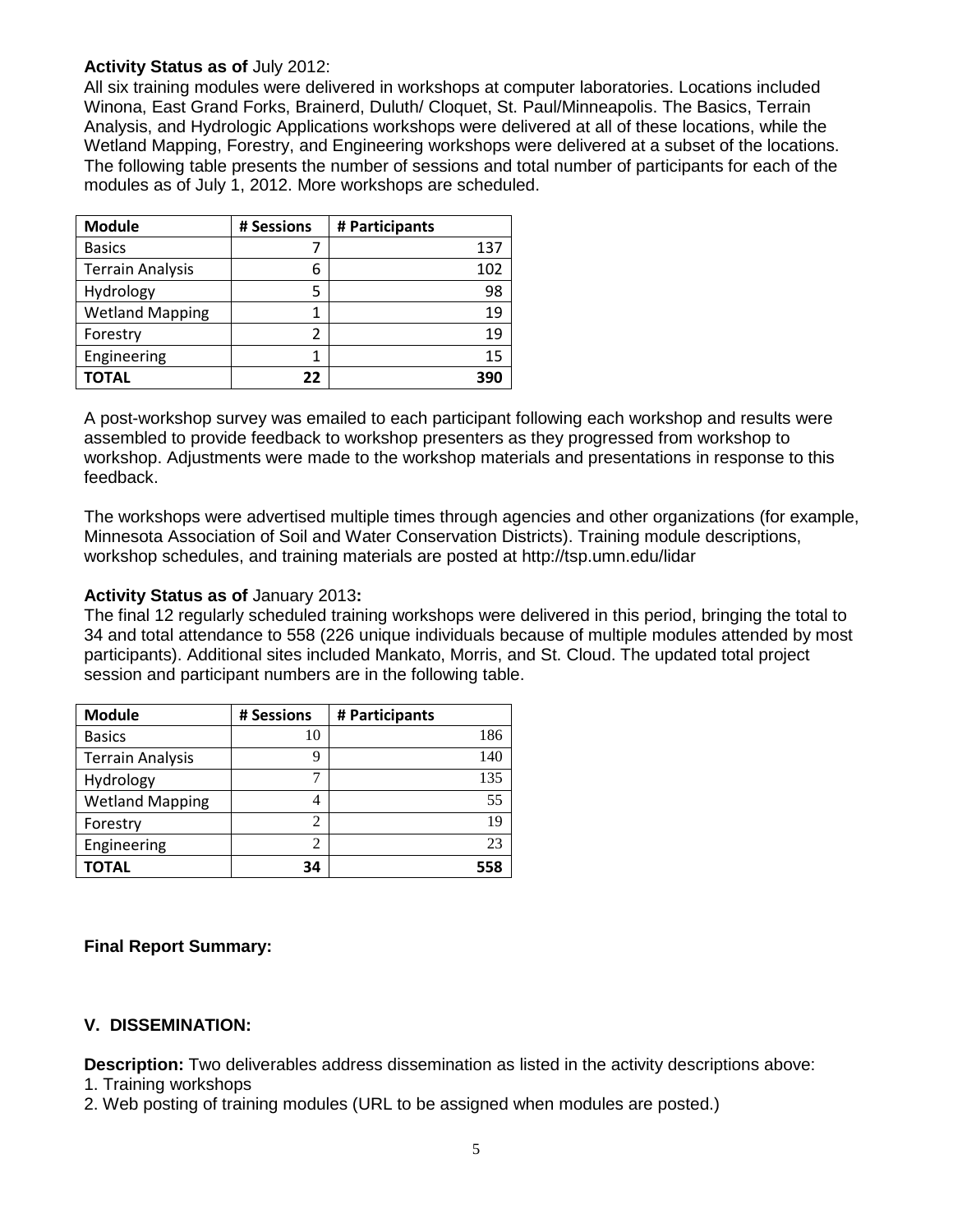#### **Status as of** January 2012:

A one-hour webinar providing an overview of LiDAR applications in forestry was developed and delivered to about 50 forestry professionals on January 17, 2012 through the MN Sustainable Forests Education Cooperative. It can be viewed at<http://sfec.cfans.umn.edu/ViewPastWebinars/index.htm>

#### **Status as of** July 2012**:**

Workshops were delivered and training materials posted as described in Activity Status, Activity 2. See http://tsp.umn.edu/lidar

#### **Status as of** January 2013**:**

Workshops were delivered and training materials updated as described in Activity Status, Activity 2. See<http://tsp.umn.edu/lidar> .

In addition, a web-based user forum was initiated, where user questions and expert answers are posted. See<http://www.mngeo.state.mn.us/chouse/elevation/lidar.html#education> .

Online training materials and the online user forum were promoted to the target audience at the Water Resources Conference and the annual meetings of the MN Association of Watershed Districts and the MN Association of Soil and Water Conservation Districts. The forum was also announced through the Minnesota GIS/LIS Consortium.

#### **Final Report Summary:**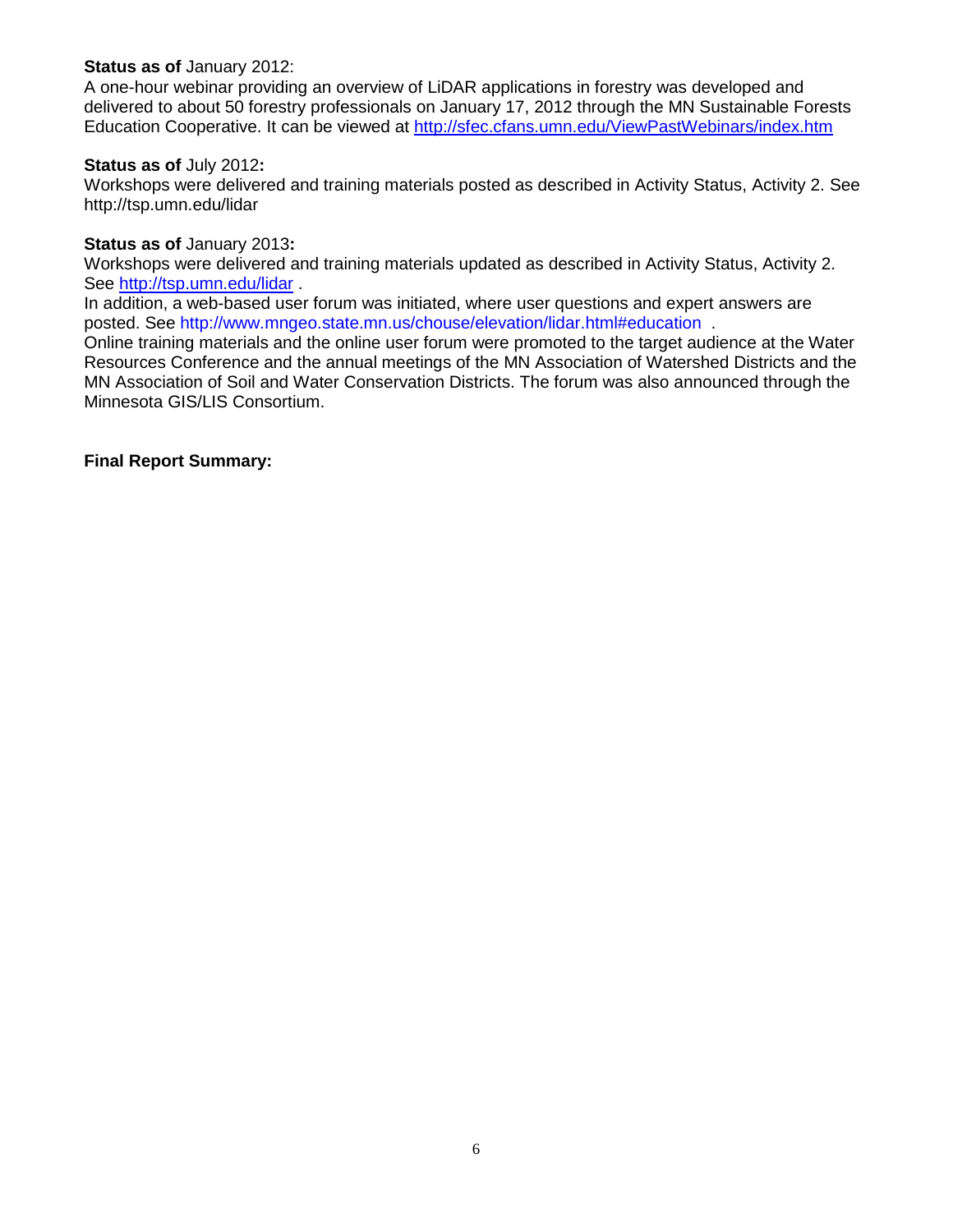## **VI. PROJECT BUDGET SUMMARY:**

#### **A. ENRTF Budget:**

| <b>Budget Category</b>        | \$ Amount      | <b>Explanation</b>                                                                                      |
|-------------------------------|----------------|---------------------------------------------------------------------------------------------------------|
| Personnel:                    | \$154,676      | 1 Faculty, wetland module development 3% time, 1 year,                                                  |
|                               | \$163,619      | personnel fringe benefits 25%                                                                           |
|                               |                | 1 Professional staff, forestry module dev. & delivery, 25%                                              |
|                               |                | time, 1 year, personnel fringe benefits 25%                                                             |
|                               |                | 1 Instructor, engineer module dev & delivery, 139 hr,                                                   |
|                               |                | personnel fringe benefits 25%                                                                           |
|                               |                | 1 Civil Svc staff, 3 modules dev. & delivery, 25% time, 22                                              |
|                               |                | months, personnel fringe benefits 28.6%                                                                 |
|                               |                | 1 Professional staff, principal organizer, coordinate and                                               |
|                               |                | assist with all modules, web, publications, and workshops,                                              |
|                               |                | 66% time, 22 months, personnel fringe benefits 25%                                                      |
|                               |                | 1 Graduate student, wetland module, 25% time, 1 yr,                                                     |
|                               |                | personnel fringe benefits including tuition 43.5%                                                       |
| Services:                     | \$6,800        | Design of training documents and web pages (\$3,000)                                                    |
|                               | \$7,352        | Video editing software, Camtasia (\$200)                                                                |
|                               | \$5,400        | Outstate training room rental, 12 workshops @\$300 each                                                 |
| Supplies:                     | <u>\$2,987</u> | Workshop handouts for 480 participants @\$10<br>Portable hard drives (>300GB) to store and take 6 large |
|                               |                | GIS training modules to computer training laboratories, 6                                               |
|                               |                | @\$100                                                                                                  |
| Travel Expenses in MN:        | \$13,124       | Mileage: 26 outstate workshops x 300 mi/wkshp x \$0.5/mi                                                |
|                               | \$6,042        | or current UM mileage rate                                                                              |
|                               |                | Mileage: 6 planning meetings x 2 people x 300 mi/person                                                 |
|                               |                | x \$0.5/mi or current UM mileage rate                                                                   |
|                               |                | Lodging/meals: 2 trainers x 26 outstate workshops x                                                     |
|                               |                | \$116/trainer or current UM reimbursement rate                                                          |
|                               |                | Lodging/meals: 2 people x 6 planning meetings x                                                         |
|                               |                | \$116/person or current UM reimbursement rate                                                           |
| TOTAL ENRTF BUDGET: \$180,000 |                |                                                                                                         |

## **Explanation of Use of Classified Staff:** N/A

## **Explanation of Capital Expenditures Greater Than \$3,500:** N/A

## **Number of Full-time Equivalent (FTE) funded with this ENRTF appropriation:** 2.3

**B. Other Funds:** No other cash funds available. A nominal pre-registration fee will be charged participants to pay for in-training food/beverages, avoiding training time lost to travel to restaurants, and assuring attendance by class registrants.

## **VII. PROJECT STRATEGY:**

## **A. Project Partners:**

Partners, UM:

Paul Bolstad, UM Dept. Forest Resources; \$9,152 for 25% grad student assistant, 1 year Joseph Knight, UM Dept. Forest Resources; \$3,000 salary & fringe, 3% time, 1 year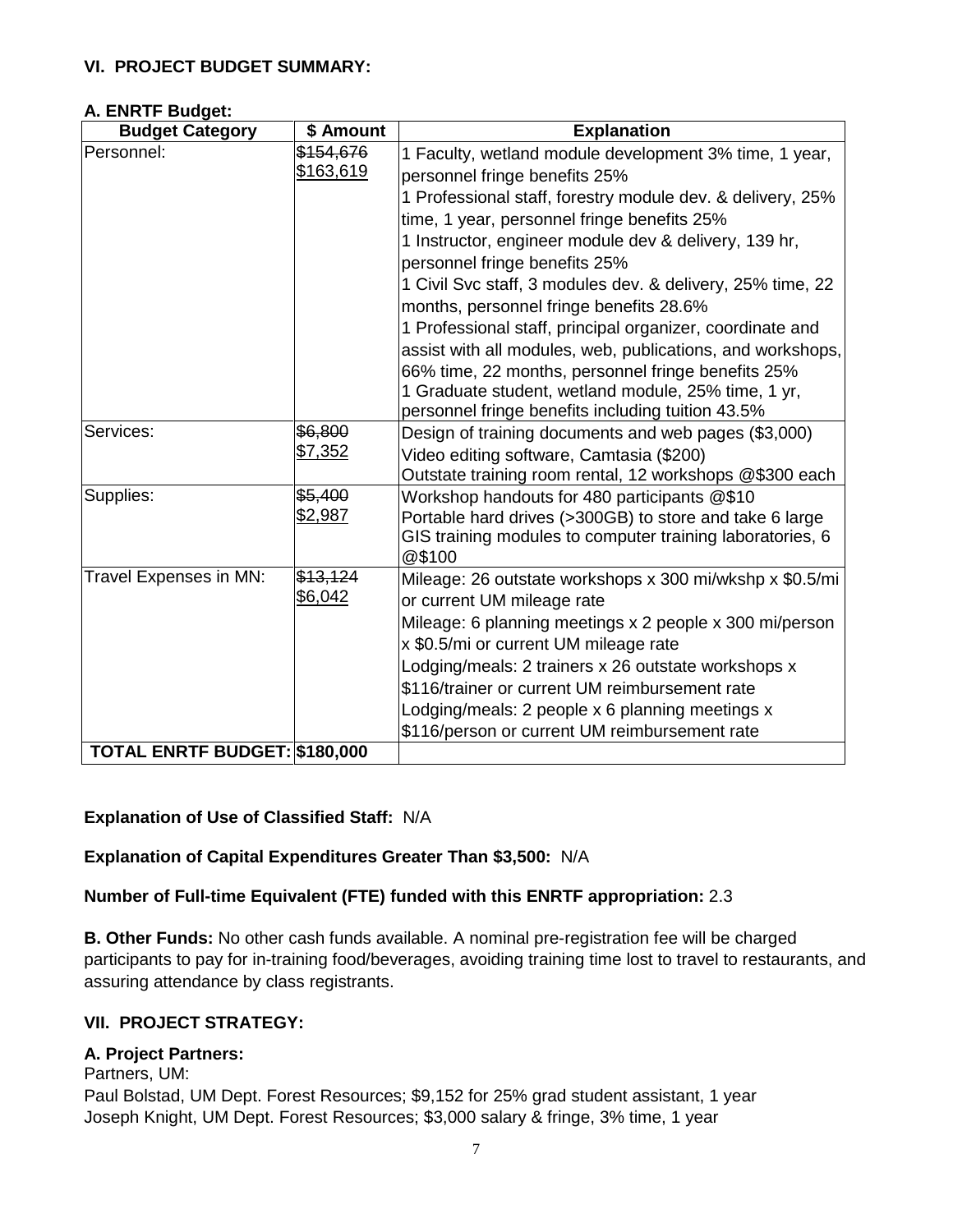Andrew Jenks, UM Dept. Forest Resources; \$17,849 salary & fringe, 25% time, 1 year Joel Nelson, UM Dept. Soil, Water & Climate; \$37,330 salary & fringe, 25% time, 22 months Ann Lewandowski, UM Water Resources Center; \$78,114 salary & fringe, 66% time, 22 months Ann Johnson, UM Dept Civil Engineering; \$9,231 salary & fringe, 139 hours Les Everett, UM Water Resources Center; project manager, time donated by WRC

Except for travel expenses for planning meetings and workshop delivery, non-UM partners (state and federal agency staff) will not receive funds from this project. They are: Lea Holter and Sonia Jacobsen, NRCS Karen Bonde, BWSR Sean Vaughn, DNR

# **B. Project Impact and Long-term Strategy:**

The State of Minnesota is procuring statewide coverage of high resolution digital elevation data via LiDAR. Precision, efficacy and cost efficiency of natural resource management will be greatly increased by use of these data. Examples include wetland and restorable wetland mapping, siting and installation of soil and water conservation structures, mapping and prediction of soil erosion, hydrologic modeling for water quality and quantity, plant community mapping by terrain characteristics, forest and biomass volume estimates, geologic mapping, and many other applications. However, to fully utilize this new tool, natural resource managers require training and information on how to import, process, and employ the very large LiDAR data sets, using the computer software applications currently and potentially available to them. Without this training, use of the LiDAR data at the local level will be limited and the potential benefits not fully exploited. Once the training project is completed, the training modules will be openly available on the LiDAR website of the Minnesota Geospatial Information Office and managed by the State Digital Elevation Committee, Subcommittee on Research and Education.

# **C. Spending History:**

| <b>Funding Source</b>         | M.L. 2005<br>or<br>FY 2006-<br>07 | M.L. 2007<br>or<br><b>FY 2008</b> | M.L. 2008<br>or<br>FY 2009 | M.L. 2009<br>or<br>FY 2010 | M.L. 2010<br>or<br>FY 2011 |
|-------------------------------|-----------------------------------|-----------------------------------|----------------------------|----------------------------|----------------------------|
| No prior funding for training |                                   |                                   |                            |                            |                            |
| State funding for LiDAR       | 300,000                           | ~100,000                          |                            | 2,800,000                  | 2,800,000                  |
| data acquisition              | <b>NW</b>                         | <b>SE</b>                         |                            | <b>SW</b>                  | Metro/Arrowhead            |

# **VIII. ACQUISITION/RESTORATION LIST: N/A**

## **IX. MAP(S): N/A**

## **X. RESEARCH ADDENDUM: N/A**

## **XI. REPORTING REQUIREMENTS:**

**Periodic work plan status update reports will be submitted not later than January 31, 2012; July 31, 2012; and January 31, 2013. A final report and associated products will be submitted between June 30 and August 1, 2013 as requested by the LCCMR.**